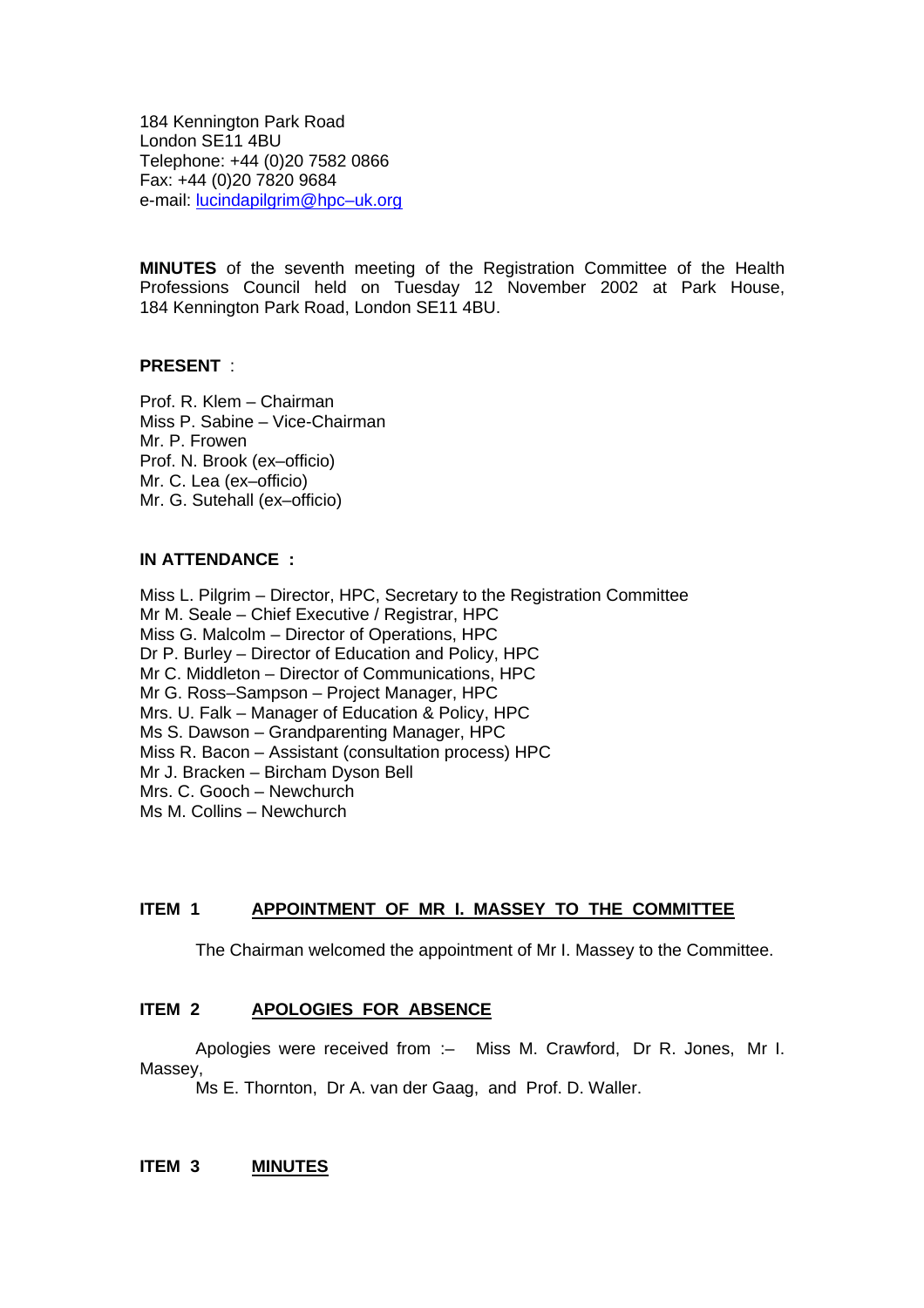The minutes of the meeting held on 25 September 2002 were agreed as a correct record save for the following amendments :–

Item 9.1 to be inserted as follows :

" Mr Seale confirmed that future dates for Council meetings would be set shortly. It would then be for the Committee Secretaries to arrange their meetings accordingly. Mr Seal said that there would be no Committee meetings on the morning of any Council meeting. "

### **ITEM 4 MATTERS ARISING**

- (i) The Secretary confirmed that the meeting with the Chartered Society of Physiotherapy ( CSP ) had been arranged for 6 December 2002.
- (ii) The Secretary reported that interviews for new Occupational Therapy Assessors would take place on 11 December 2002. Miss D. Thompson, Human Resources Director, and Prof. C. Lloyd, alternate registrant OT member on HPC, would carry out the interviews.
- (iii) With respect to " Exceptional International Applicants " Miss G. Malcolm said that staff in the International Registration Department sent such applications to assessors rather than make any decisions themselves.
- (iv) Dr Burley said that Mrs S. Stirling had attended a training day at the Nursing & Midwifery Council ( NMC ) to report back to HPC on its effectiveness. Mr C. Lea confirmed that attendance at training days had been budgeted for but that finance had been delayed.

In answer to a question from Prof. Brook, Miss G. Malcolm confirmed that the training being given to assessors was in respect of work currently being carried out under the transitional provisions rather than work to be carried out after April 2003.

The Secretary reported that the next training day would be a Radiographers' training day on 14 November. Unfortunately none of the Committee members was able to attend on that date. It was **AGREED** that the Secretary would collate a list of any future training days and circulate details to Committee members as soon as they were available.

(v) Mr Seale reported that he had met with representatives of the General Social Care Council. Their view, which accorded with that of the DoH, was that there should not be dual registration of health care professionals. If the health professional was registered with HPC and the issue of their performance arose then HPC would deal with it. The DoH would be reporting on this matter at their meeting in March 2003.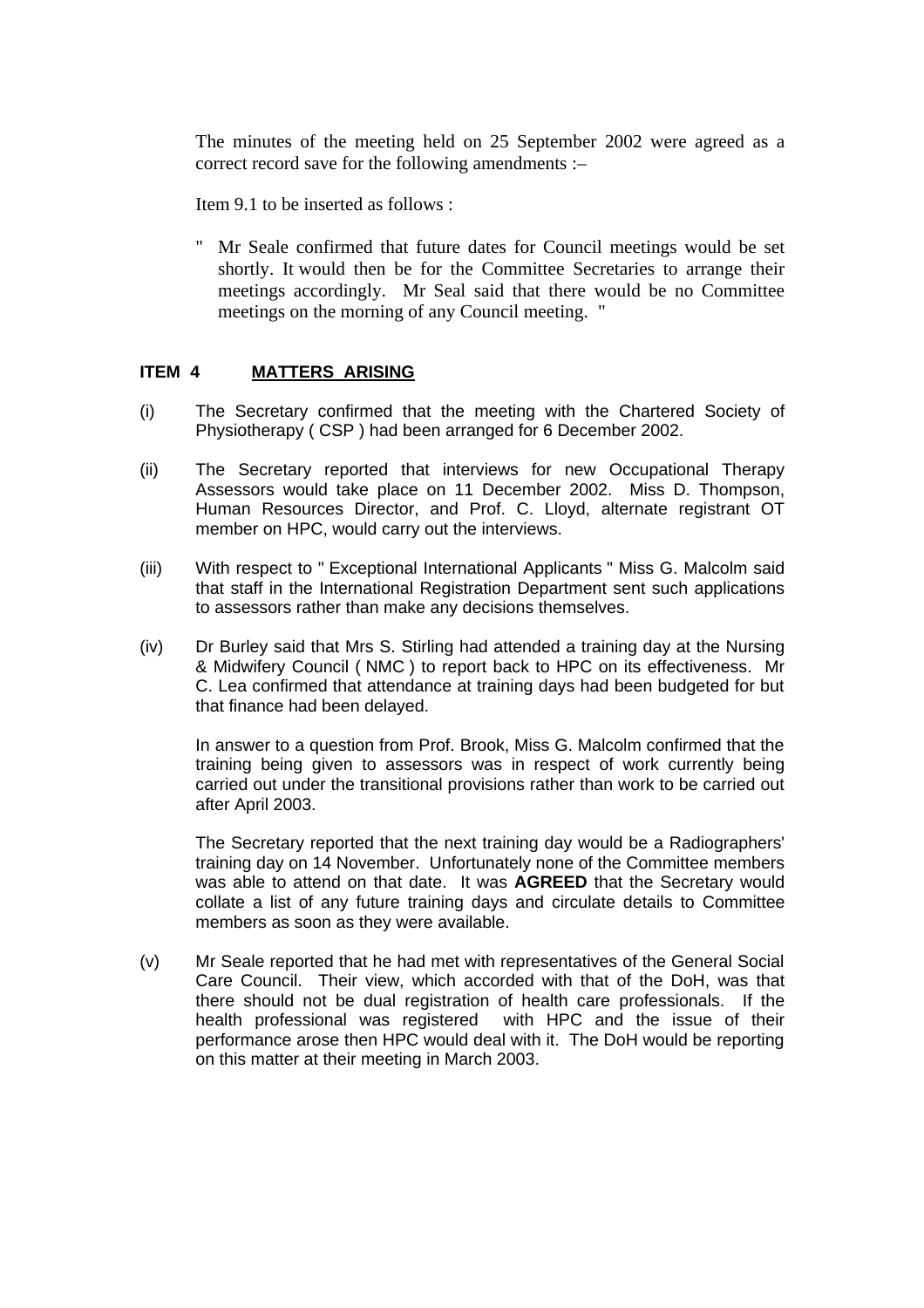Mr Seale also responded to a query raised by Mr. G Sutehall concerning, in essence, the use of the term " non-state registered MLSO " and the level of supervision they received in their employment. Mr. Seale said that he had discussed the matter with the Council's legal advisers. The latter had advised that HPC could not take any action.

## **ITEM 5 GRANDPARENTING – MR J. BRACKEN**

Mr Bracken explained that the criteria presented were a preliminary draft. Prof. Brook said that the Committee was looking at broad principles only at this stage and that the criteria had yet to be agreed by Council.

Prof. Klem noted that the criteria applied across all professions and that the wording should reflect this.

The application form would capture core / common information. Prof. Brook said that grandparenting applications would be linked to international applications. In response to a comment that grandparenting was not an alternative to applying as an international applicant. Mr. Bracken clarified that the grandparenting process applied to both U.K. and non-UKtrained applicants. He said that where a failed international applicant subsequently applied under the grandparenting process, the failure of the international application would be taken into account when considering the grandparenting application. Prof. Klem reminded the Committee that a grandparenting application process would need to be agreed and then be put to Council for approval.

It was confirmed that fees for applications and for the test of competence would be prescribed by the Privy Council.

The Committee noted that the matters listed at para. 6 were not the only matters to be considered.

### **ITEM 6 REGISTRATION OF INTERNATIONAL MLTs / BIOMEDICAL SCIENTISTS – MR A. POTTER**

This item had been withdrawn. However, Mr. Seale said that he would be meeting with the Institute of Biomedical Science (IBMS) shortly to discuss the issue of international registration. He would seek advice from the Council's legal advisers.

### **ITEM 7 COMMITTEE'S RESPONSE TO THE FEEDBACK FROM THE CONSULTATION**

This item would be discussed in the private session of the meeting jointly with the ETC.